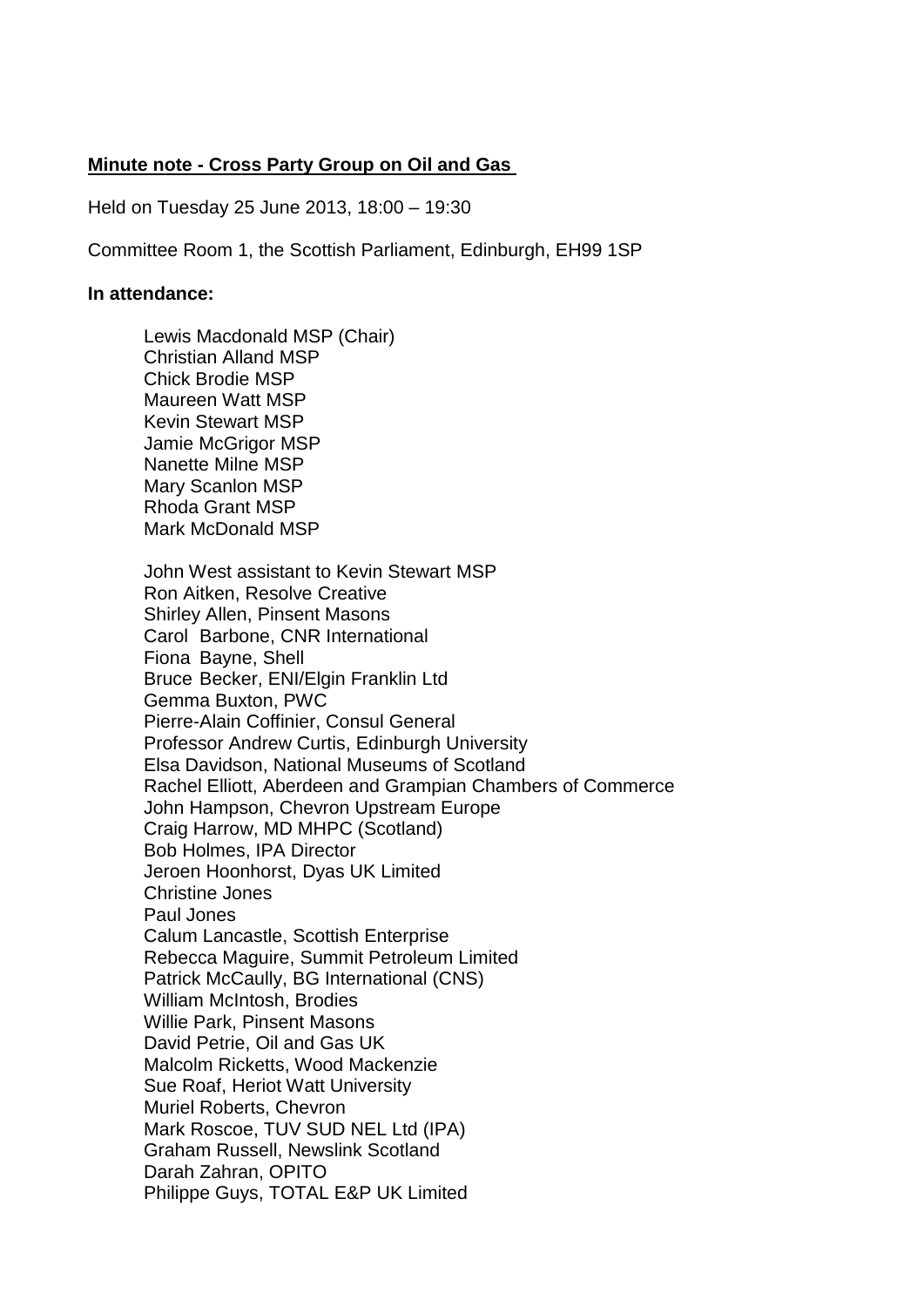Gunnar Olsen, TOTAL E&P UK Limited Brian O'Neill, TOTAL E&P UK Limited Iain Brotchie, TOTAL E&P UK Limited Virginie Jegat, TOTAL E&P UK Limited Babette Brown, TOTAL E&P UK Limited

### **Apologies:**

Richard Baker MSP Liam McArthur MSP Alison McInnes MSP Stuart McMillan MSP Jenny Marra MSP Jackie Baillie MSP Margo MacDonald MSP Alexander Johnstone MSP Tavish Scott MSP Murdo Fraser MSP

Ally Rae, BP John Taylor, National Grid Andrew Bright, ERM Hadi Fawzy, Scottish Enterprise Prof Stuart Haszeldine, Edinburgh University Conor MacGowan, Weber Shandwick Muir Porter, TUV SUD NEL Ltd (IPA) Alistair Rankin, Scottish Business in the Community Linda Rosborough, Director, Marine Scotland Rob Schneider, SOC Gordon Sim, Scottish Carbon Capture and Storage Brian, Nixon, Decom North Sea Sarah Hillyear, Decom North Sea Alastair Ross, Pinsent Masons Audrey Banner, DECC David Rennie, Scottish Enterprise Ewan Daniel, AMEC Steve Garrett, Chevron Karen Craig, Scottish Enterprise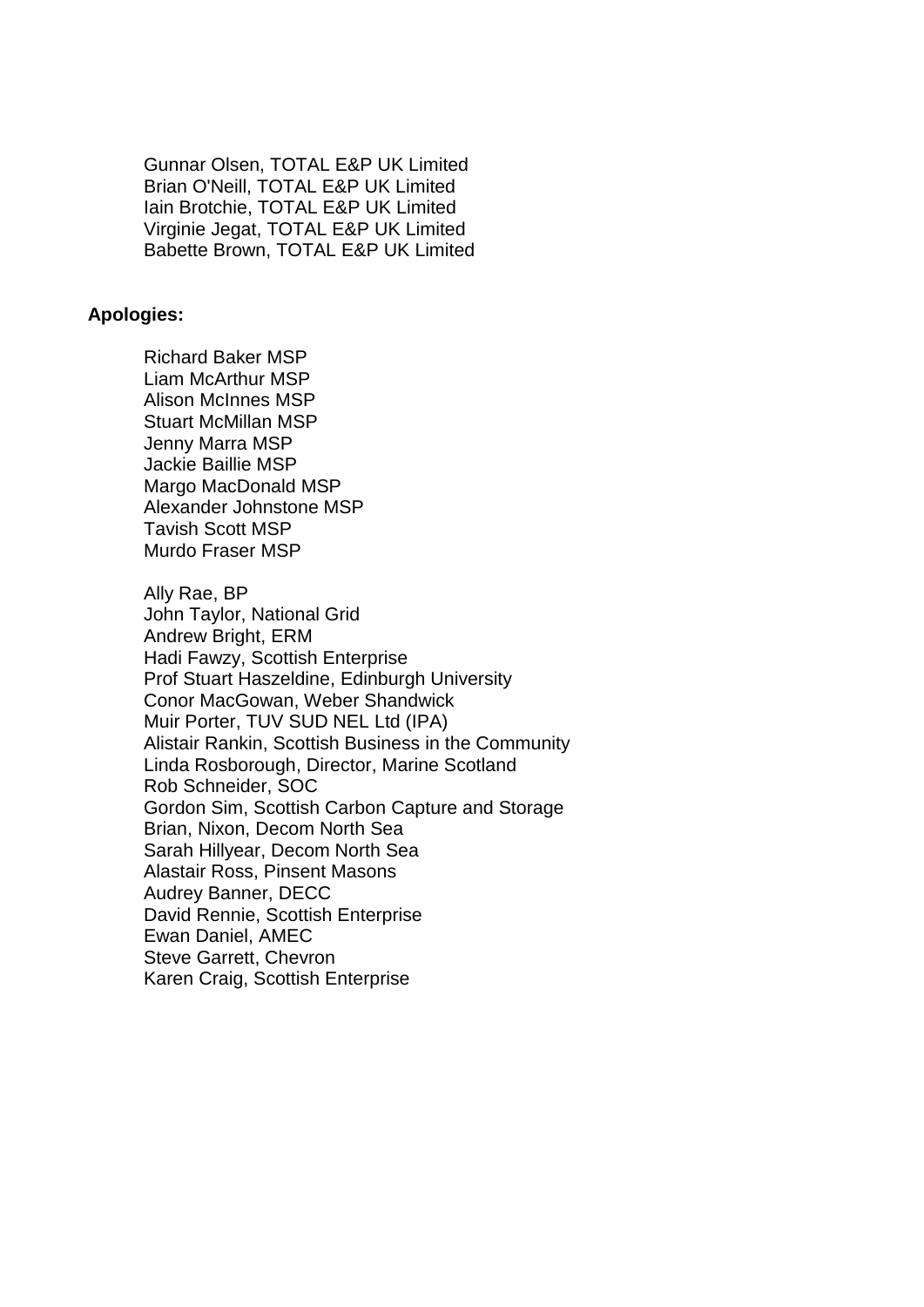## **Group administration:**

Lewis Macdonald welcomed the assembled group and outlined the events of the evening.

Brian O'Neill, TOTAL E&P UK Limited, then provided an introduction to the presenter and presentation.

### **Presentations:**

Philippe Guys, Managing Director at Total E&P-UK, then provided a presentation on the gas leak on Total's Elgin platform which covered the initial response, reboarding/securing the well, the current status and the conclusions and findings of the subsequent investigation so far.

This presentation will be circulated with the minutes.

# **Open discussion and Q&A:**

Open discussion then followed, which included the following topics, questions and points:

**Kevin Stewart MSP (SNP, Aberdeen Central)** asked whether the combination of factors that caused corrosion of the annuli was common.

**Philippe Guys (Total)** replied that, whilst the techniques and substances used was not in itself unique, during the development of the field the well head was left in brine for a number of months which, when all these aspects were combined, caused excessive corrosion of the annulus.

**Christian Allard MSP (SNP, North East Scotland)** asked whether any of Total's competitors had provided any feedback when informed of the cause of the corrosion and subsequent gas leak.

**Philippe Guys** responded that, through the work of Oil & Gas UK's Well Life-Cycle Group, the information received from other companies was that no other well has been exposed to the same set of circumstances that lead to the leak on the Elgin platform. M. Guys added that it was vital that as much as possible is done to prevent legal blocks from hampering the sharing of information that may prevent repeat incidents from occurring.

**Prof Sue Roaf (Heriot Watt University)** asked whether there had been any indication for why the initial failure had taken place, such as any coinciding seismic activity.